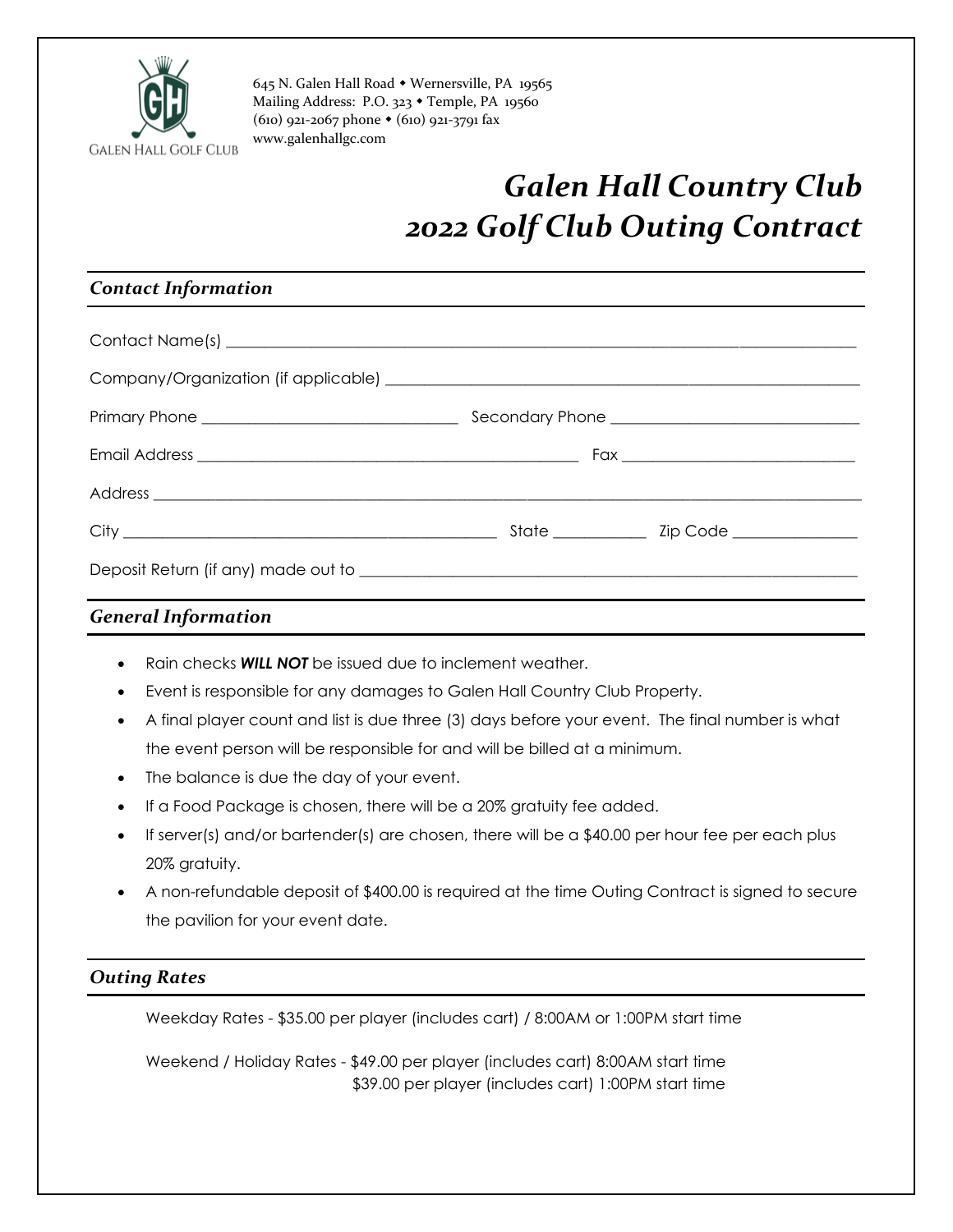#### *Galen Hall Country Club 2022 Golf Club Outing Contract Page 2*

| ×<br>I |
|--------|
|--------|

|                        |                                                                                                                                                                  | $\Box$ Tee Times | $\Box$ Shotgun |
|------------------------|------------------------------------------------------------------------------------------------------------------------------------------------------------------|------------------|----------------|
|                        | 1. Do you require prepared team scorecards?                                                                                                                      | $\Box$ yes       | $\Box$ no      |
| 2.                     | Would you like announcements before event?                                                                                                                       | $\Box$ yes       | $\Box$ no      |
| 3.                     | Do you require the use of the scoreboard?                                                                                                                        | $\Box$ yes       | $\Box$ no      |
| 4.                     | Scoring:                                                                                                                                                         |                  |                |
|                        |                                                                                                                                                                  |                  |                |
|                        | 5. Closest to pin (please check holes)                                                                                                                           | $\Box$ yes       | $\Box$ no      |
|                        | $\begin{array}{ccccccccccccccccc}\Box \#4 & \Box \#7 & \Box \#10 & \Box \#15\end{array}$<br>$\Box$ #17                                                           |                  |                |
|                        | 6. Longest Drive (please check holes)                                                                                                                            | $\Box$ yes       | $\Box$ no      |
|                        | For Men: $\Box$ #6 $\Box$ #12 $\Box$ #16 For Women: $\Box$ #6 $\Box$ #12 $\Box$ #16                                                                              |                  |                |
| $\prime$ .             | Do you require a hole-in-one car to be provided by Bob Fisher Chevrolet?                                                                                         |                  |                |
|                        |                                                                                                                                                                  | $\Box$ yes       | $\Box$ no      |
| 8.                     | Do you have hole-in-one sponsor signs?                                                                                                                           | $\Box$ yes       | $\Box$ no      |
|                        | 9. Do you have hole Sponsor signs?<br>*Must be delivered within 24 hours prior to event, otherwise,<br>you must provide a volunteer to place them on the course. | $\Box$ yes       | $\Box$ no      |
|                        | 10. Do you require volunteer carts?<br>*A fee of \$14.00 per cart will apply.                                                                                    | $\Box$ yes       | $\Box$ no      |
|                        | 11. Would you like Galen Hall Country Club to cater the event?<br>*If yes, a completed event contract will be required.                                          | $\Box$ yes       | $\Box$ no      |
|                        | 12. Do you require the Pavilion?                                                                                                                                 | $\Box$ yes       | $\Box$ no      |
|                        | *A rental fee of \$400.00 will apply.                                                                                                                            |                  |                |
|                        | 13. Do you require a Beverage Cart?<br>*A fee of \$65.00 per cart will apply. Two beverage carts are available.                                                  | $\Box$ yes       | $\Box$ no      |
|                        |                                                                                                                                                                  |                  |                |
|                        | Contact Signature                                                                                                                                                | Date             |                |
|                        | Galen Hall Country Club Representative                                                                                                                           | Date             |                |
| <b>Office Use Only</b> |                                                                                                                                                                  |                  |                |
|                        |                                                                                                                                                                  |                  |                |